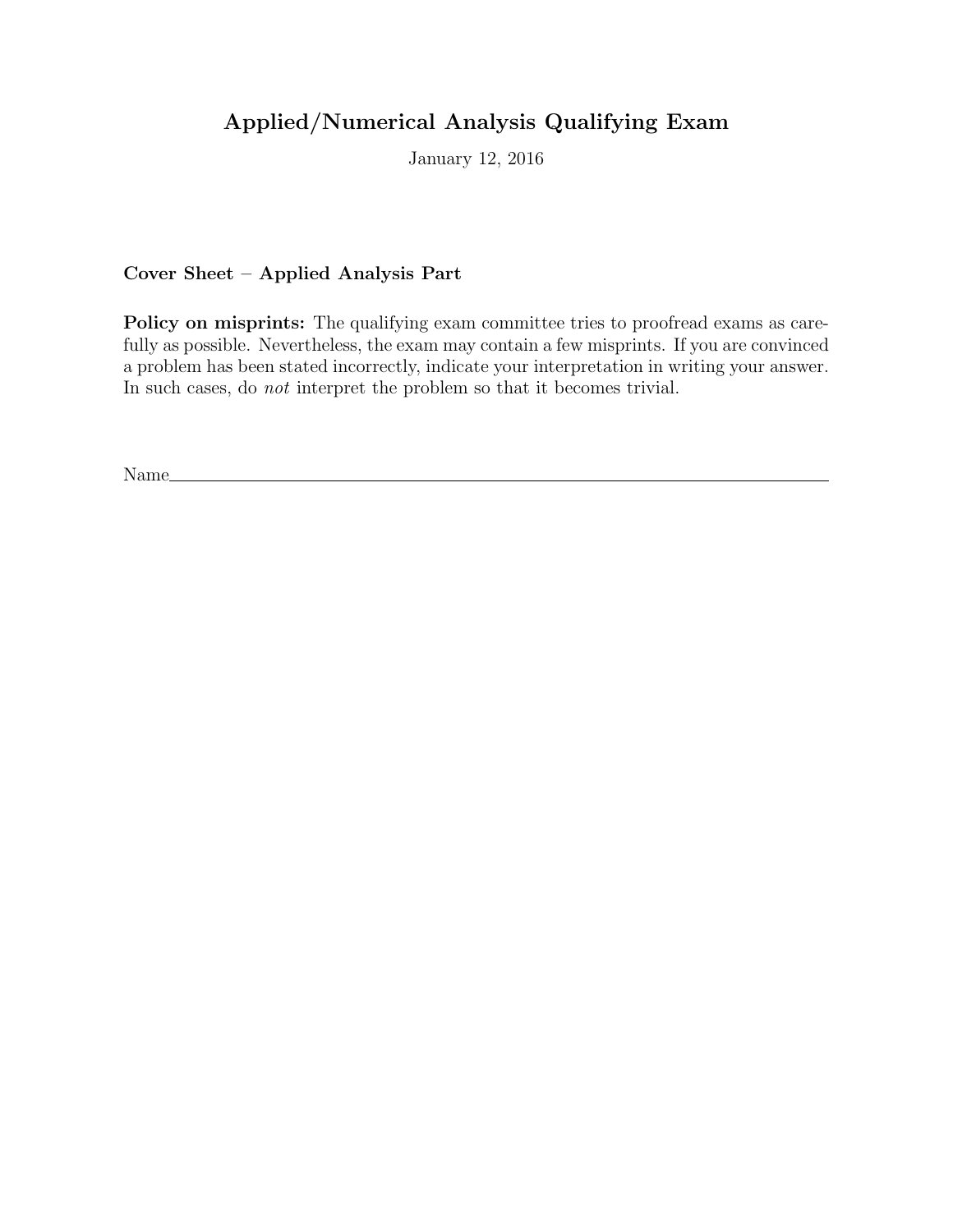### Combined Applied Analysis/Numerical Analysis Qualifier Applied Analysis Part January 12, 2016

Instructions: Do any 3 of the 4 problems in this part of the exam. Show all of your work clearly. Please indicate which of the 4 problems you are skipping.

**Problem 1.** Recall that the DFT and inverse DFT are given by  $\hat{y}_k = \sum_{j=0}^{n-1} y_j \bar{w}^{jk}$  and  $y_j = \frac{1}{n}$  $\frac{1}{n} \sum_{j=0}^{n-1} \hat{y}_k w^{jk}$ , where  $w = e^{2\pi i/n}$ .

- (a) State and prove the Convolution Theorem for the DFT.
- (b) Let a, x, y be column vectors with entries  $a_0, \ldots, a_{n-1}, x_0, \ldots, x_{n-1}, y_0, \ldots, y_{n-1}$ . In addition, let  $\alpha$ ,  $\xi$  and  $\eta$  be n-periodic sequences, the entries for one period,  $k = 0, \ldots, n-1$ , being those of a, x, and y, respectively. Consider the circulant matrix

$$
A = \begin{pmatrix} a_0 & a_{n-1} & a_{n-2} & \cdots & a_1 \\ a_1 & a_0 & a_{n-1} & \cdots & a_2 \\ a_2 & a_1 & a_0 & \cdots & a_3 \\ \vdots & \vdots & \vdots & \cdots & \vdots \\ a_{n-1} & a_{n-2} & a_{n-3} & \cdots & a_0 \end{pmatrix}
$$

.

Show that the matrix equation  $Ax = y$  is equivalent to convolution  $\eta = \alpha * \xi$ .

(c) Use parts (a) and (b) above to find the eigenvalues of

$$
A = \begin{pmatrix} 2 & -1 & 0 & -1 \\ -1 & 2 & -1 & 0 \\ 0 & -1 & 2 & -1 \\ -1 & 0 & -1 & 2 \end{pmatrix}.
$$

**Problem 2.** Let  $Lu = -(e^x u')', u(0) = 0, u'(1) = 0.$ 

- (a) Find the Green's function  $G(x, y)$  for  $Lu = -(e^x u')' = f, u(0) = 0, u'(1) = 0.$
- (b) Why is  $Kf(x) = \int_0^1 G(x, y)f(y)dy$  compact? (One sentence will do.)
- (c) Consider the eigenvalue problem  $Lu = \lambda u$ ,  $u(0) = 0$ ,  $u'(1) = 0$ . Show that the (orthonormal) set of eigenfunctions for L form a complete set in  $L^2[0,1]$ .

**Problem 3.** Let  $\mathcal{H}$  be a (separable) Hilbert space and let  $\mathcal{C}(\mathcal{H})$  be the set of compact operators on H.

- (a) State and prove the Closed Range Theorem.
- (b) Let  $\mathcal{H} = L^2[0,1]$ . Define the kernel  $k(x, y) := x^2y^9$  and let  $Ku(x) = \int_0^1 k(x, y)u(y)dy$ . Show the K is in  $\mathcal{C}(L^2[0,1])$ .
- (c) Let  $L = I \lambda K$ ,  $\lambda \in \mathbb{C}$ , with K as defined in part (b) above. Find all  $\lambda$  for which  $Lu = f$  can be solved for all  $f \in L^2[0,1]$ . For these values of  $\lambda$ , find the resolvent  $(I - \lambda K)^{-1}$ .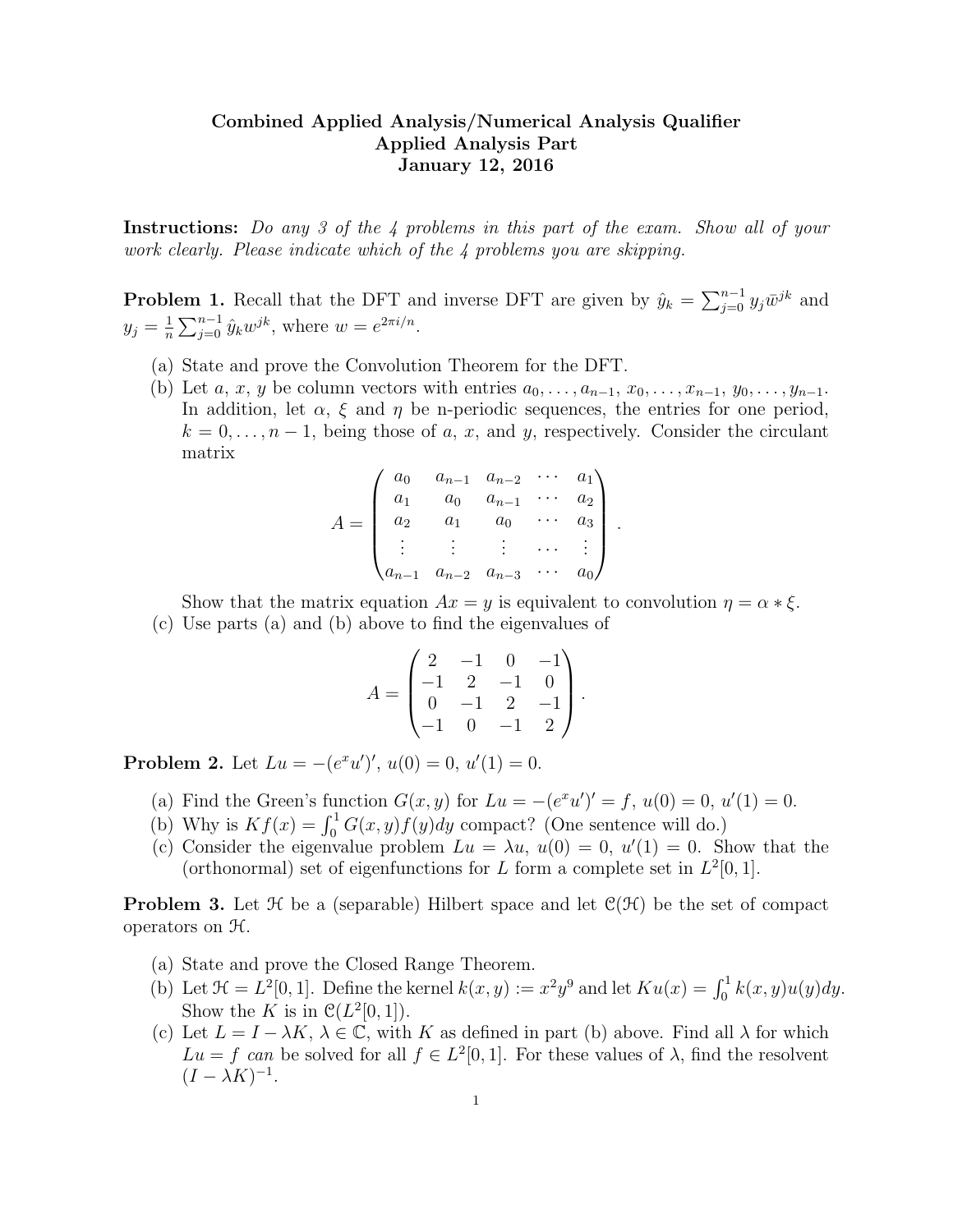

Problem 4. Recall that a *geodesic* on a surface provides the path of shortest distance between two points on a surface. Let S be the unit sphere in  $\mathbb{R}^3$ . In the coordinates shown above, the differential arc length is given by  $ds = \sqrt{d\theta^2 + \sin^2(\theta)d\varphi^2}$ . If  $P_0 = (\theta_0, 0)$  and  $P_1 = (\theta_1, 0), 0 < \theta_0 < \theta_1 < \pi$ , show that the geodesic is the arc of the great circle given by  $\theta_0 \le \theta \le \theta_1$ ,  $\varphi = 0$ . Hint: describe curves joining the two points by  $\varphi = u(\theta)$ , where  $u \in C^2[\theta_0, \theta_1]$  and satisfies  $u(\theta_0) = u(\theta_1) = 0$ . Minimize the arc-length functional.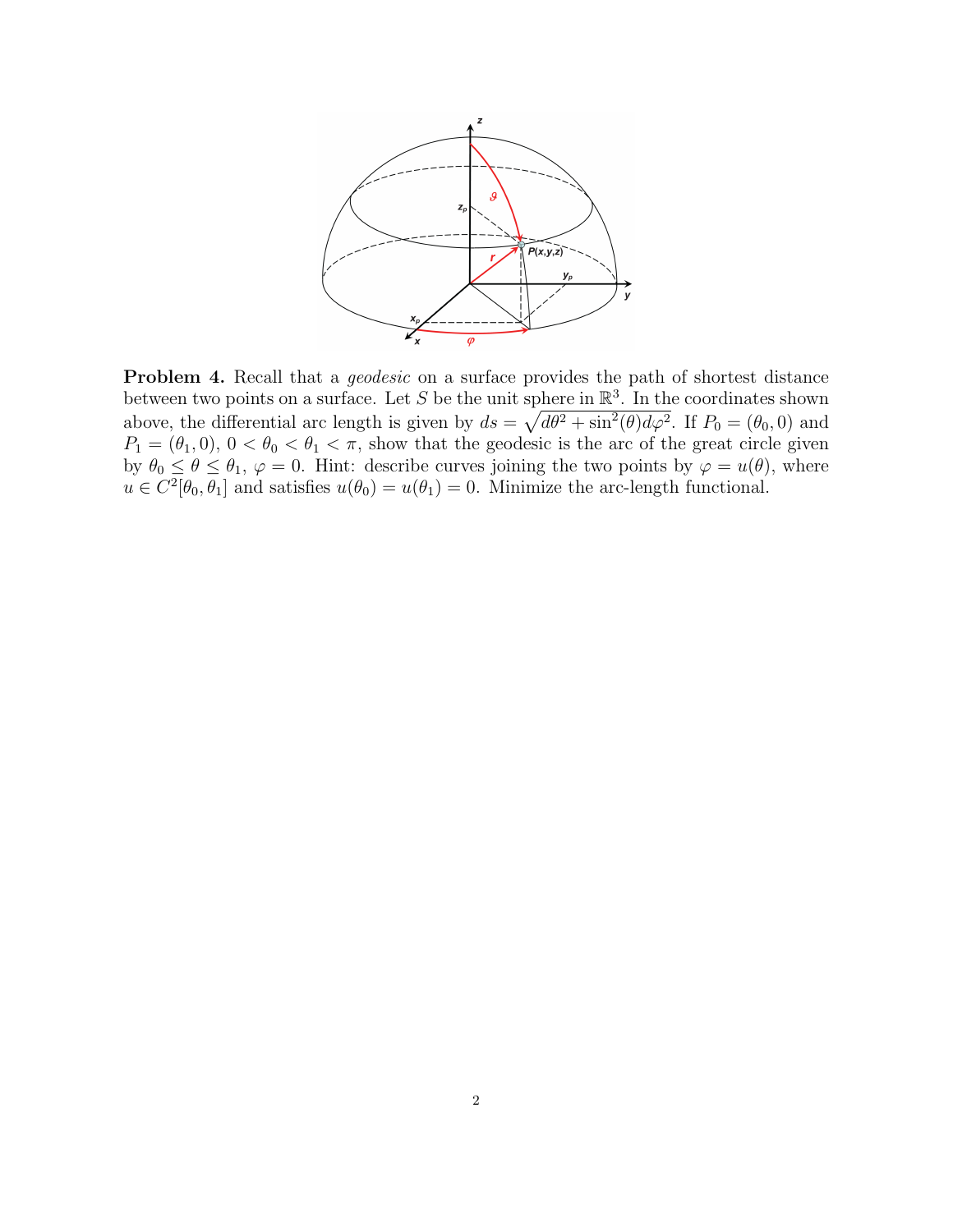# Applied/Numerical Analysis Qualifying Exam

January 12, 2016

Cover Sheet – Numerical Analysis Part

Policy on misprints: The qualifying exam committee tries to proofread exams as carefully as possible. Nevertheless, the exam may contain a few misprints. If you are convinced a problem has been stated incorrectly, indicate your interpretation in writing your answer. In such cases, do not interpret the problem so that it becomes trivial.

Name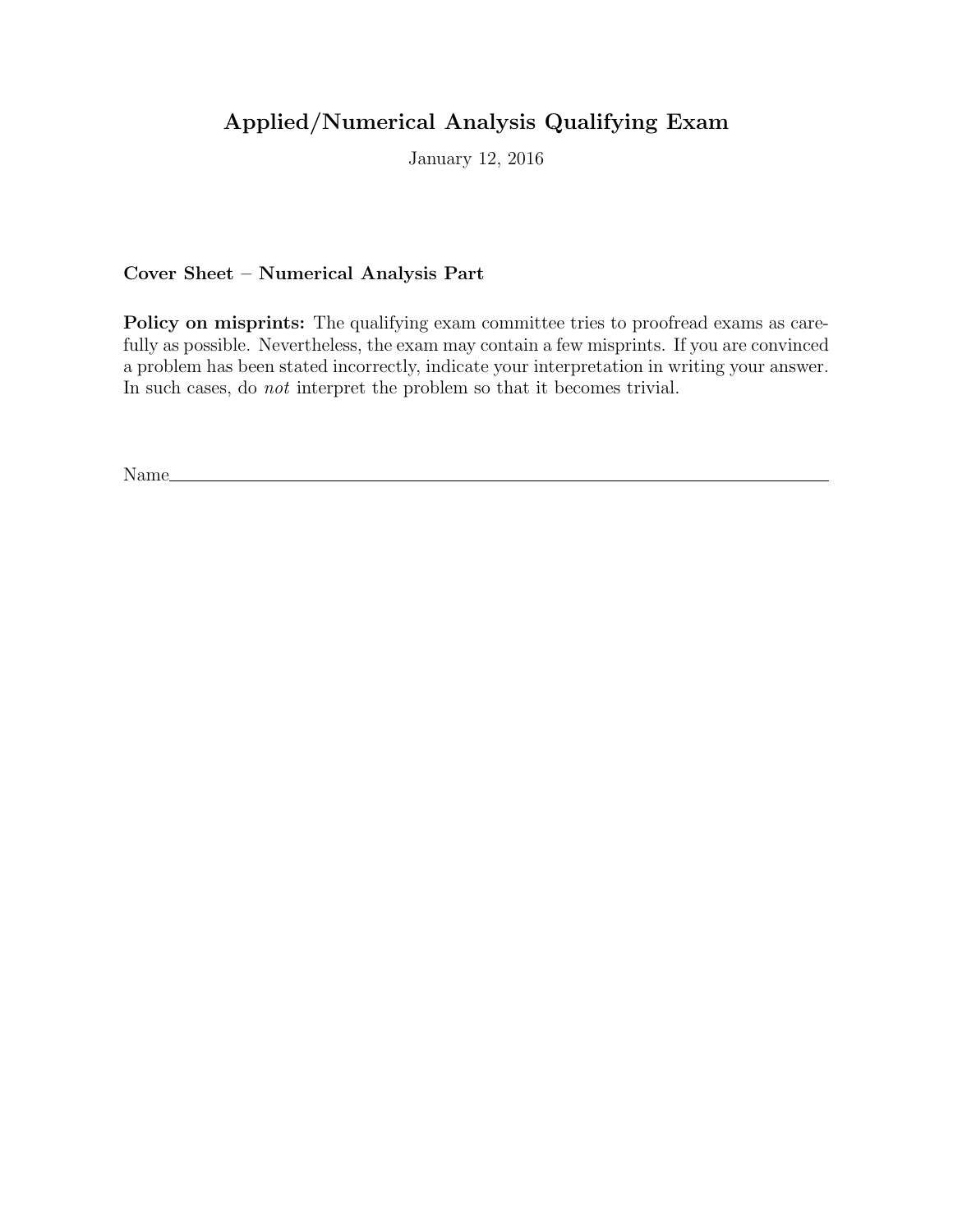### NUMERICAL ANALYSIS PART

### January 12, 2016

**Problem 1.** Let b be a strictly positive constant and consider the problem: find  $u(x,t)$ such that

$$
\frac{\partial u}{\partial t} + b \frac{\partial u}{\partial x} = 0, \quad 0 < x < 1, \ 0 < t
$$
\n
$$
u(x, 0) = u_0(x), \quad 0 < x < 1,
$$
\n
$$
u(0, t) = u(1, t), \ t > 0
$$

where  $u_0$  is a smooth function. Let J and N be positive integers,  $x_i = ih$  where  $h = 1/J$ and  $t_n = n\tau$  where  $\tau = 1/N$ . Also denote by  $u_j^n$  the approximation of  $u(x_j, t_n)$ .

Set  $u_j^0 = u_0(x_j)$  and define reccursively  $u_j^n$  by the following Lax-Friedrichs scheme

$$
u_j^{n+1} = \frac{1}{2}(u_{j+1}^n + u_{j-1}^n) - \frac{\tau b}{2h}(u_{j+1}^n - u_{j-1}^n), \quad j = 1, ..., J.
$$

Show that for all  $j = 1, ..., J$  and  $n \geq 0$ 

$$
\min_i(u_i^0) \le u_j^n \le \max_i(u_i^0)
$$

provided  $\frac{\tau b}{h} \leq 1$ .

**Problem 2.** Below,  $C_i$ , for  $i = 1, 2, 3$  denote positive constants. For  $f \in L^2(\Omega)$ , we consider solutions  $u \in H^1(\Omega)$  to

(2.1) 
$$
A(u, \phi) = \int f\phi, \text{ for all } \phi \in H^{1}(\Omega).
$$

Here  $\Omega$  is a polyhedral domain in  $\mathbb{R}^n$  and  $A(\cdot, \cdot)$  is a (non-coercive) bounded bilinear form on  $H^1(\Omega)$ . It is assumed that A satisfies a Gärding inequality, i.e., there are positive constants  $K$  and  $\alpha$  satisfying

(2.2) 
$$
\alpha \|v\|_{H^1(\Omega)}^2 \le A(v,v) + K \|v\|_{L^2(\Omega)}^2, \text{ for all } v \in H^1(\Omega).
$$

We assume that solutions of (2.1) and those of the adjoint problem:  $u \in H^1(\Omega)$  satisfying

(2.3) 
$$
A(\phi, u) = \int_{\Omega} f\phi, \text{ for all } \phi \in H^{1}(\Omega),
$$

exist, are unique and satisfy

$$
||u||_{H^2(\Omega)} \le C_1 ||f||_{L^2(\Omega)}.
$$

We finally assume that  $\{V_h\}$ ,  $h \in (0,1]$  is collection of conforming finite element subspaces satisfying the standard approximation properties and consider the finite element approximation:  $u_h \in V_h$  satisfying

(2.4) 
$$
A(u_h, \theta) = \int_{\Omega} f\theta, \text{ for all } \theta \in V_h.
$$